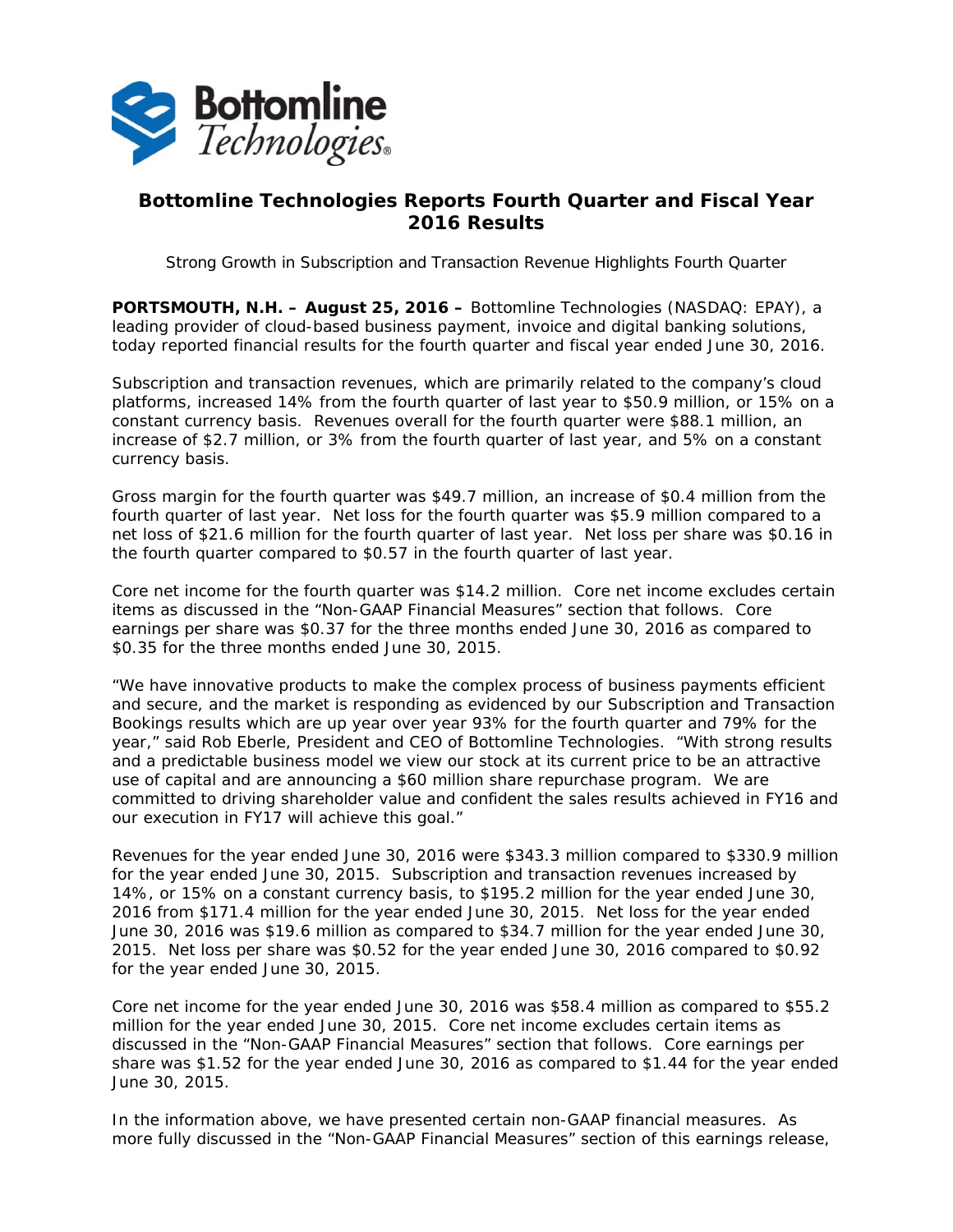we are changing the methodology for the income tax effects of our non-GAAP adjustments and, going forward, only the new methodology will be used. A comparison of the new methodology versus the old methodology is also presented below.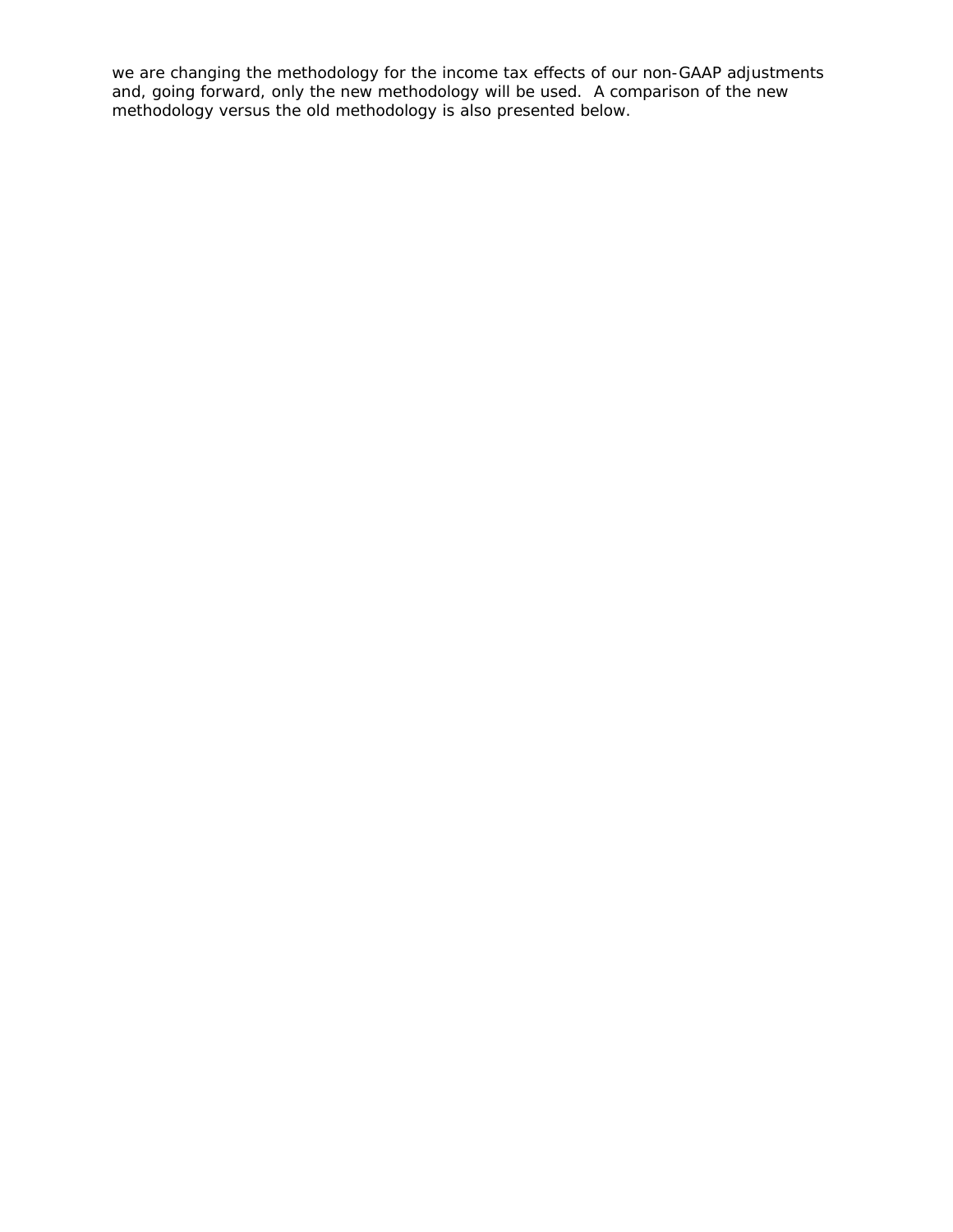## **Fourth Quarter Customer Highlights**

- Seventeen leading institutions selected Paymode-X, Bottomline's leading cloud-based payments automation platform.
- Signed four new Digital Banking deals, including one customer for our Digital Banking 3.0 solution, helping banks to compete and win business in their corporate and SMB segments by deploying innovative digital capabilities.
- Seven leading organizations, including American National Insurance and American Reliable Insurance, chose Bottomline's cloud-based legal spend management solutions to automate, manage and control their legal spend.
- Companies such as Share Registrars Ltd, DCC Management Services Limited and Shawbrook Bank selected Bottomline's Financial Messaging solution to improve operating efficiencies and optimize the effectiveness of their financial transactions by utilizing the SWIFT global network.
- Organizations such as SEI Global Services and MediaOcean chose Bottomline's payment automation solutions to extend their payments capabilities and improve efficiencies.

## **Fourth Quarter Strategic Corporate Highlights**

- Announced that Bottomline won four out of eight awards in Aite Group's 2016 Cash Management Vendor Evaluation. The study, which profiles and compares the offerings and strategies of leading cash management vendors in the U.S., awards those vendors who stand out among their peers. Bottomline was a recipient of: Best User Experience, Best Small Business Capabilities, Best Partner and Most Open Architecture.
- Announced the appointment of Mr. Peter Gibson and Mr. Benjamin E. Robinson III to the Board of Directors. Mr. Gibson is Co-CEO of Knowledgent Group, a data analytics and technology firm headquartered in Warren, NJ. Mr. Robinson previously held a number of executive roles at Prudential Corporation, most recently including Senior Vice President and Chief Administration Officer for Prudential Annuities.
- Announced the release of a mobile payment solution for the UK in cooperation with Barclays. The solution allows organizations to send payments in minutes to recipients using only a phone number, without the recipient surrendering bank account details or sensitive payment information. The innovative new solution is being marketed as a faster, more convenient and lower cost alternative to issuing checks.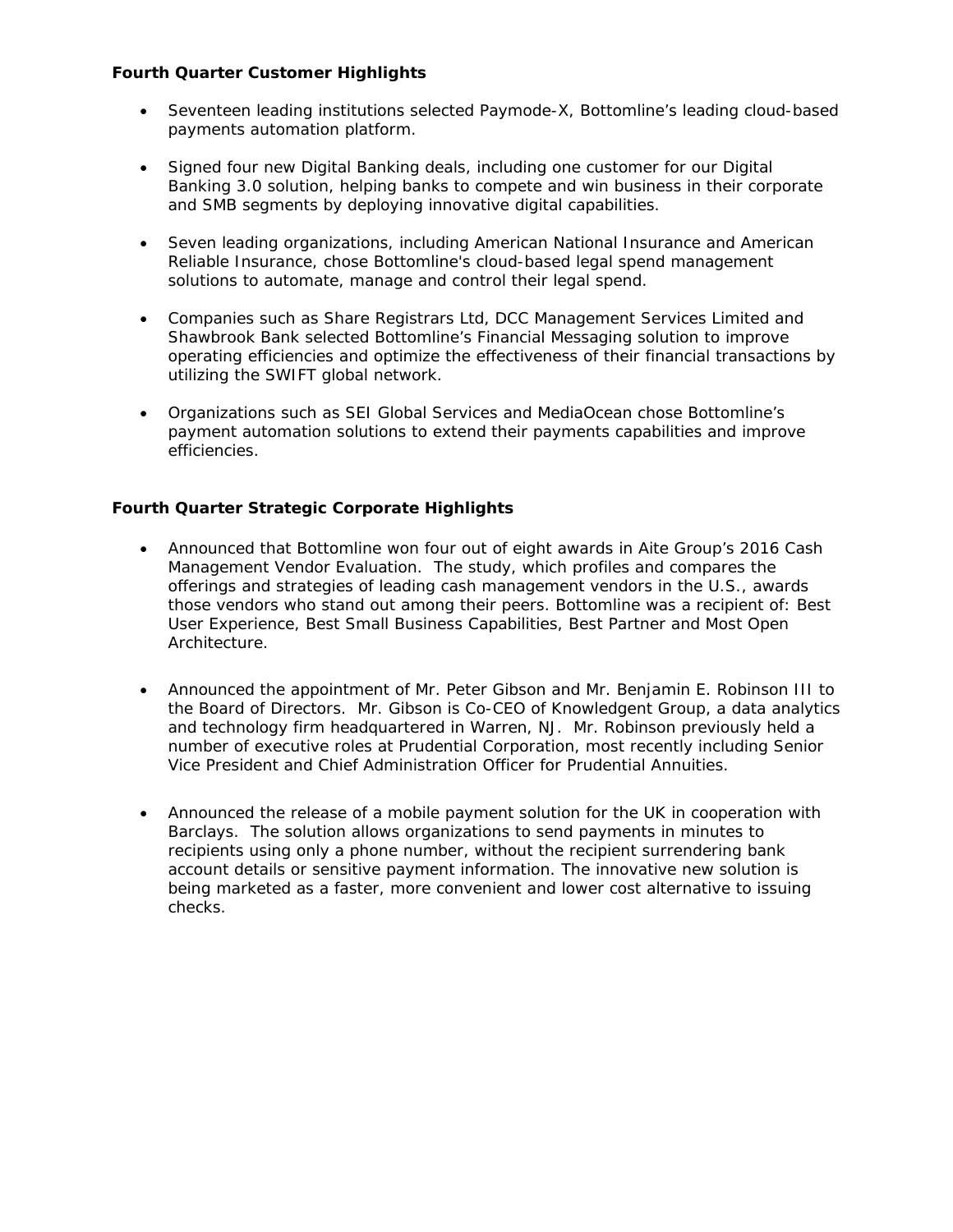#### **Non-GAAP Financial Measures**

We have presented supplemental non-GAAP financial measures as part of this earnings release. The presentation of this non-GAAP financial information should not be considered in isolation from, or as a substitute for, our financial results presented in accordance with GAAP. Core net income, core earnings per share and constant currency information are non-GAAP financial measures.

Core net income and core earnings per share exclude certain items, specifically amortization of acquired intangible assets, stock-based compensation, acquisition and integration-related expenses, restructuring related costs, minimum pension liability adjustments, non-core charges associated with our convertible notes, global ERP system implementation costs and other non-core or non-recurring gains or losses that arise from time to time.

Non-core charges associated with our convertible notes consist of the amortization of debt issuance and debt discount costs. Acquisition and integration-related expenses include legal and professional fees and other direct transaction costs associated with business and asset acquisitions, costs associated with integrating acquired businesses, including costs for transitional employees or services, integration related professional services costs and other incremental charges we incur as a direct result of acquisition and integration efforts. Global enterprise resource planning (ERP) system implementation costs relate to direct and incremental costs incurred in connection with our implementation of a new, global ERP solution and the related technology infrastructure.

In computing diluted core earnings per share, we exclude the effect of shares issuable under our convertible notes to the extent that any such dilution would be offset by our note hedges; the note hedges would be considered an anti-dilutive security under GAAP.

Periodically, such as in periods that include significant foreign currency volatility, we present certain metrics on a "constant currency" basis, to show the impact of period to period results normalized for the impact of foreign currency rate changes. We calculate constant currency information by translating prior period financial results using current period foreign exchange rates.

In May 2016, the SEC issued new guidance regarding non-GAAP financial measures, including guidance on how income tax effects should be presented in respect of non-GAAP adjustments. This guidance clarified that the income tax effects of non-GAAP adjustments should be shown as a single line and, further, that the calculation should be based on the tax rate that would apply based on the level of non-GAAP profitability. The reconciliations that follow include reconciliations reflecting this new methodology, which shows its impact on the non-GAAP financial measures for the fourth quarter and fiscal year periods ending June 30, 2016 and 2015. Going forward, we will only be presenting non-GAAP information using the new methodology.

The new non-GAAP tax presentation has no impact on cash taxes actually paid, on EBITDA, or on Core Operating Income. The new presentation does not take into account GAAP expenses which have and will continue to generate deductions. In addition, we have accumulated net operating losses of \$83 million in the US and \$96 million overall which can be used to offset future tax payments.

We believe that these supplemental non-GAAP financial measures are useful to investors because they allow for an evaluation of the company with a focus on the performance of its core operations, including more meaningful comparisons of financial results to historical periods and to the financial results of less acquisitive peer and competitor companies. Our executive management team uses these same non-GAAP financial measures internally to assess the ongoing performance of the company. Additionally, the same non-GAAP information is used for planning purposes, including the preparation of operating budgets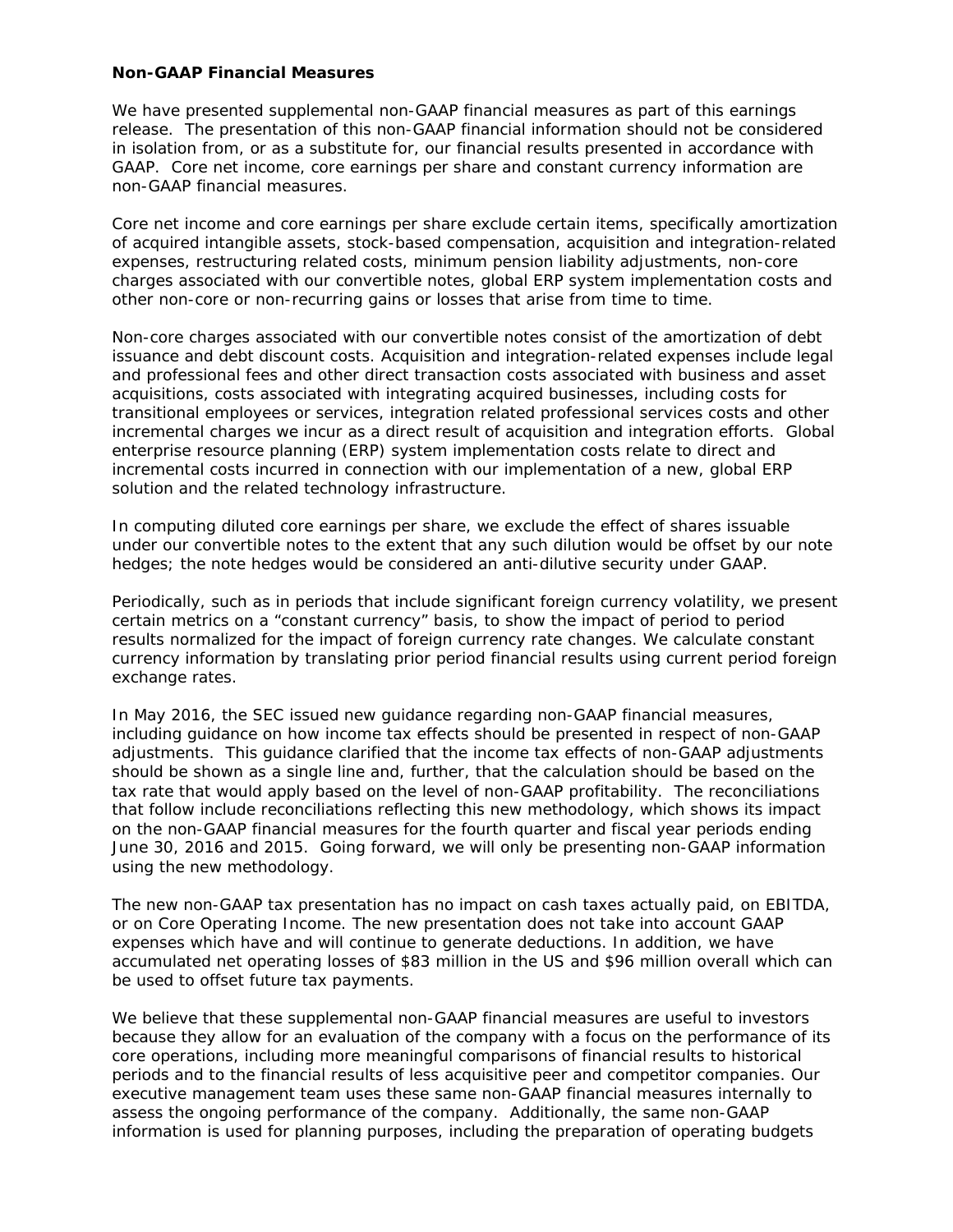and in communications with our board of directors with respect to our core financial performance. Since this information is not a GAAP measurement of financial performance, there are material limitations to its usefulness on a stand-alone basis, including the lack of comparability of this presentation to the GAAP financial results of other companies.

We also disclose Subscription and Transaction Bookings. This amount reflects a comparable metric of sales activity despite variations in contract lengths and terms. This amount is defined as the one-year value of new order invoicing, excluding installation and other onetime fees, which are contractually obligated or anticipated to recur on an annual basis once the customer is fully implemented and is fully utilizing the system. It is not a non-GAAP measure.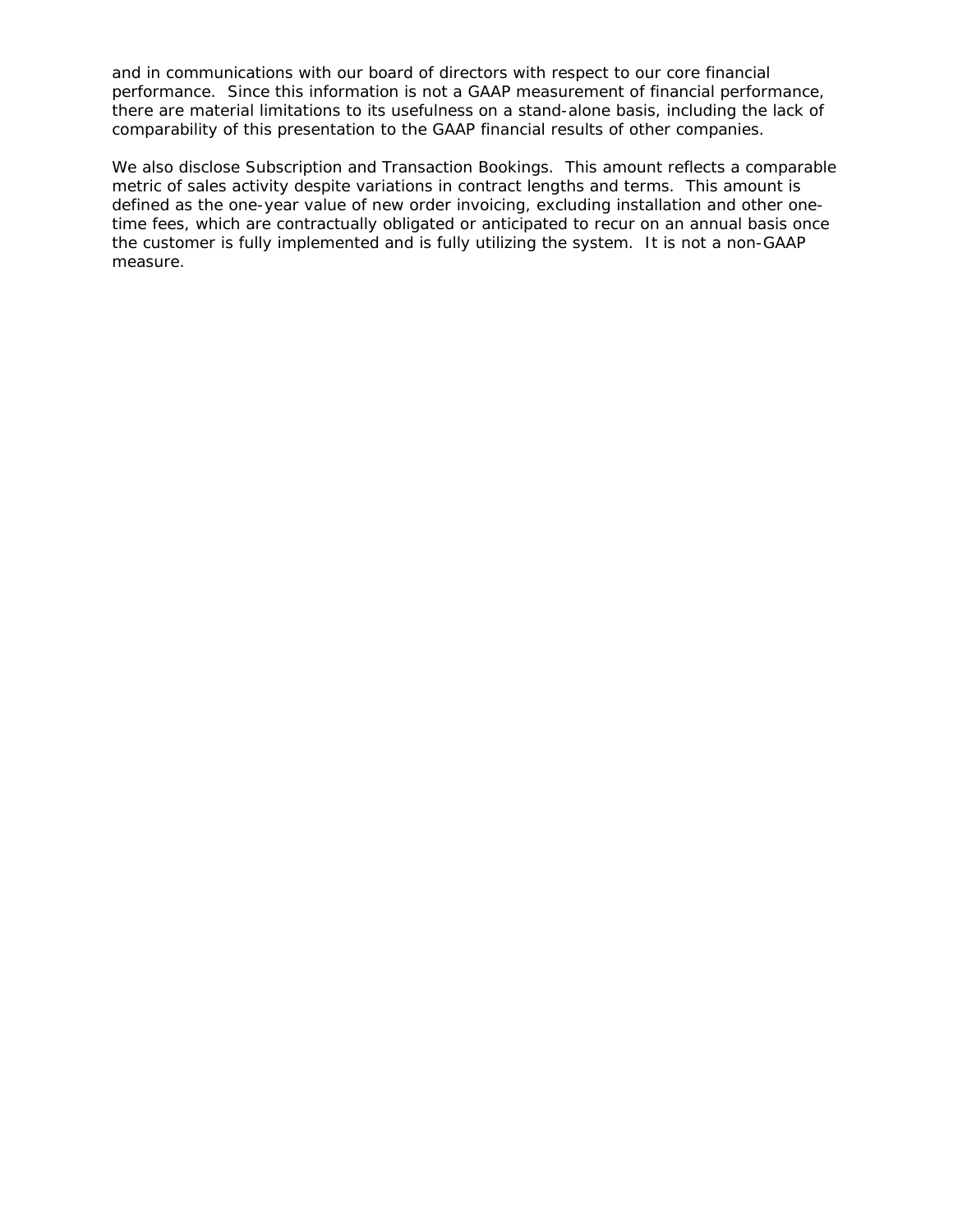# **Non-GAAP Financial Measures (Continued)**

#### Old Methodology

A reconciliation of our GAAP results to our non-GAAP results using the old methodology for the three and twelve months ended June 30, 2016 and 2015 is as follows:

|                                                  | <b>Three Months Ended June</b><br>30, |         |    | <b>Twelve Months Ended</b><br>June 30, |    |          |    |          |
|--------------------------------------------------|---------------------------------------|---------|----|----------------------------------------|----|----------|----|----------|
|                                                  |                                       | 2016    |    | 2015                                   |    | 2016     |    | 2015     |
|                                                  | (in thousands)                        |         |    |                                        |    |          |    |          |
| GAAP net loss                                    | \$                                    | (5,926) | \$ | (21,620)                               | \$ | (19,648) | \$ | (34,680) |
| Amortization of acquired intangible assets       |                                       | 7.258   |    | 8.197                                  |    | 28,978   |    | 30,383   |
| Stock-based compensation expense                 |                                       | 7,185   |    | 7,462                                  |    | 30,279   |    | 27,025   |
| Acquisition and integration related expenses     |                                       | 167     |    | 282                                    |    | 741      |    | 2,835    |
| Restructuring expenses (benefit)                 |                                       | (72)    |    | (49)                                   |    | 850      |    | 1,297    |
| Global ERP system implementation costs           |                                       | 2,433   |    |                                        |    | 4,252    |    |          |
| Other non-core (benefit) expense                 |                                       | (246)   |    | (69)                                   |    | (246)    |    | 76       |
| Minimum pension liability adjustments            |                                       | 63      |    | 14                                     |    | 203      |    | 56       |
| Amortization of debt issuance and debt discount  |                                       |         |    |                                        |    |          |    |          |
| costs                                            |                                       | 3,319   |    | 3,111                                  |    | 12,958   |    | 12,149   |
| Record US deferred tax asset valuation allowance |                                       |         |    | 16,034                                 |    |          |    | 16,034   |
| Core net income                                  |                                       | 14,181  |    | 13,362                                 | \$ | 58,367   |    | 55,175   |
| Diluted Core Net Income Per Share                |                                       | 0.37    |    | 0.35                                   |    | 1.52     |    | 1.44     |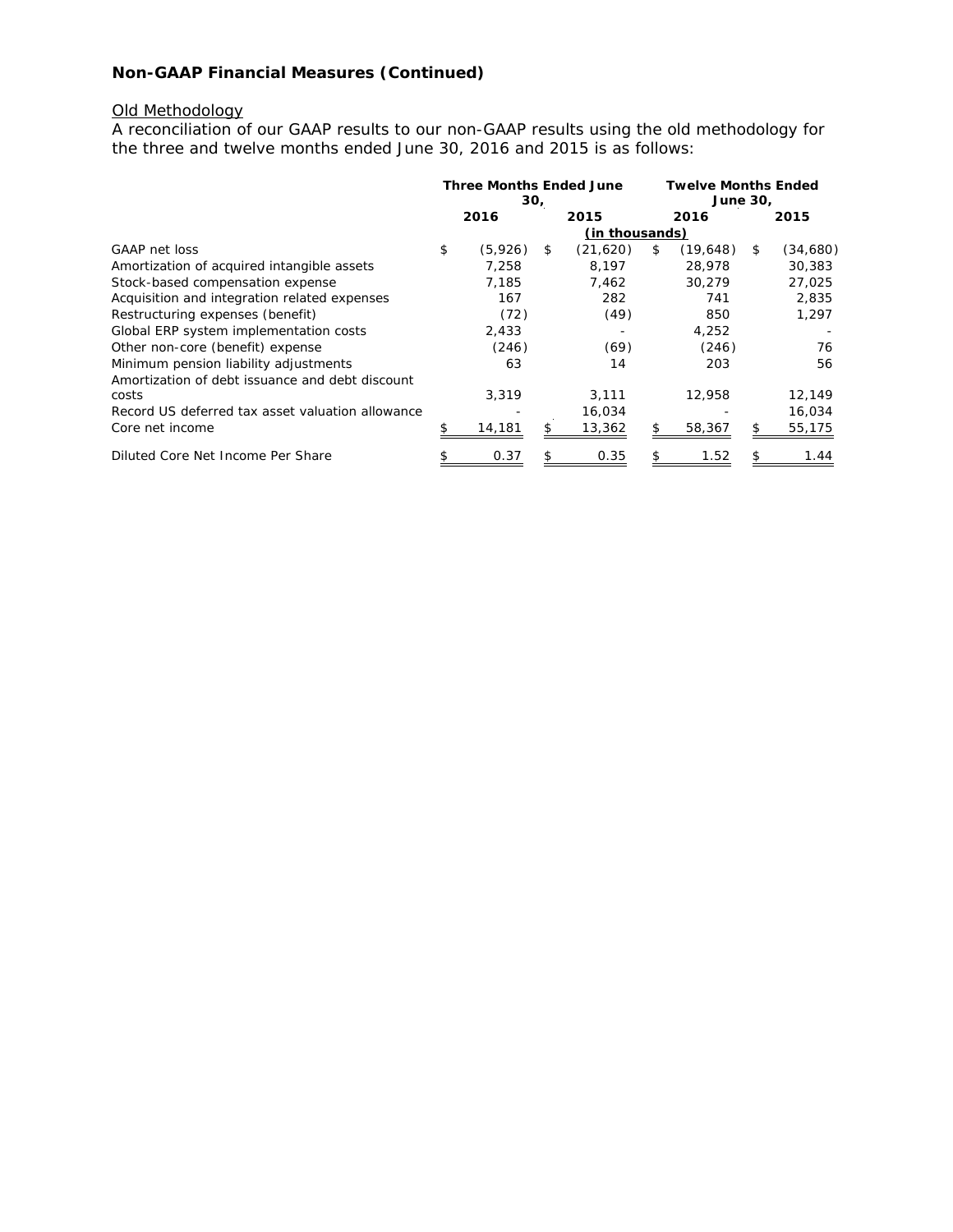## **Non-GAAP Financial Measures (Continued)**

#### New Methodology

A reconciliation of our GAAP results to our non-GAAP results using the new methodology for the three and twelve months ended June 30, 2016 and 2015 is as follows:

|                                                  | <b>Three Months Ended</b><br>June 30, |         |                | <b>Twelve Months Ended</b><br><b>June 30,</b> |    |          |    |           |
|--------------------------------------------------|---------------------------------------|---------|----------------|-----------------------------------------------|----|----------|----|-----------|
|                                                  |                                       | 2016    |                | 2015                                          |    | 2016     |    | 2015      |
|                                                  |                                       |         | (in thousands) |                                               |    |          |    |           |
| GAAP net loss                                    | \$                                    | (5,926) | \$             | (21,620)                                      | \$ | (19,648) | \$ | (34,680)  |
| Amortization of acquired intangible assets       |                                       | 7,258   |                | 8,197                                         |    | 28,978   |    | 30,383    |
| Stock-based compensation expense                 |                                       | 7,185   |                | 7,462                                         |    | 30,279   |    | 27,025    |
| Acquisition and integration related expenses     |                                       | 167     |                | 282                                           |    | 741      |    | 2,835     |
| Restructuring expenses (benefit)                 |                                       | (72)    |                | (49)                                          |    | 850      |    | 1,297     |
| Global ERP system implementation costs           |                                       | 2,433   |                |                                               |    | 4,252    |    |           |
| Other non-core (benefit) expense                 |                                       | (246)   |                | (69)                                          |    | (246)    |    | 76        |
| Minimum pension liability adjustments            |                                       | 63      |                | 14                                            |    | 203      |    | 56        |
| Amortization of debt issuance and debt discount  |                                       |         |                |                                               |    |          |    |           |
| costs                                            |                                       | 3,319   |                | 3,111                                         |    | 12,958   |    | 12,149    |
| Record US deferred tax asset valuation allowance |                                       |         |                | 16,034                                        |    |          |    | 16,034    |
| Tax effect on non-GAAP income                    |                                       | (4,967) |                | (5, 233)                                      |    | (19,607) |    | (21, 772) |
| Core net income                                  |                                       | 9,214   |                | 8,129                                         |    | 38,760   |    | 33,403    |
| Diluted Core Net Income Per Share                |                                       | 0.24    |                | 0.21                                          |    | 1.01     |    | 0.87      |

## Constant Currency Reconciliations

The table below is a comparative summary of our total revenues and our subscription and transaction revenues shown with a constant currency growth rate:

|                                       | Three Months<br>Ended                  | % Increase<br>Impact             |
|---------------------------------------|----------------------------------------|----------------------------------|
|                                       | June 30,                               | Constant<br>from                 |
|                                       | GAAP<br>2015<br>2016<br>(in thousands) | Rates $(1)$<br>Currency          |
| Subscription and Transaction Revenues | $$50,870$ \$44,699                     | 14%<br>1%<br>15%                 |
| <b>Total Revenues</b>                 | 88,112<br>85,370                       | 2%<br>5%<br>3%                   |
|                                       | <b>Twelve Months</b>                   |                                  |
|                                       | Ended                                  | % Increase<br>Impact             |
|                                       | June 30,                               | Constant<br>from                 |
|                                       | 2015<br>GAAP<br>2016<br>(in thousands) | Rates <sup>(1)</sup><br>Currency |
| Subscription and Transaction Revenues | \$195,187 \$171,361                    | 1%<br>14%<br>15%                 |

<sup>1)</sup> Constant currency information compares results between periods as if exchange rates had remained constant period-over-period. We calculate constant currency information by translating prior period results using current period GAAP foreign exchange rates.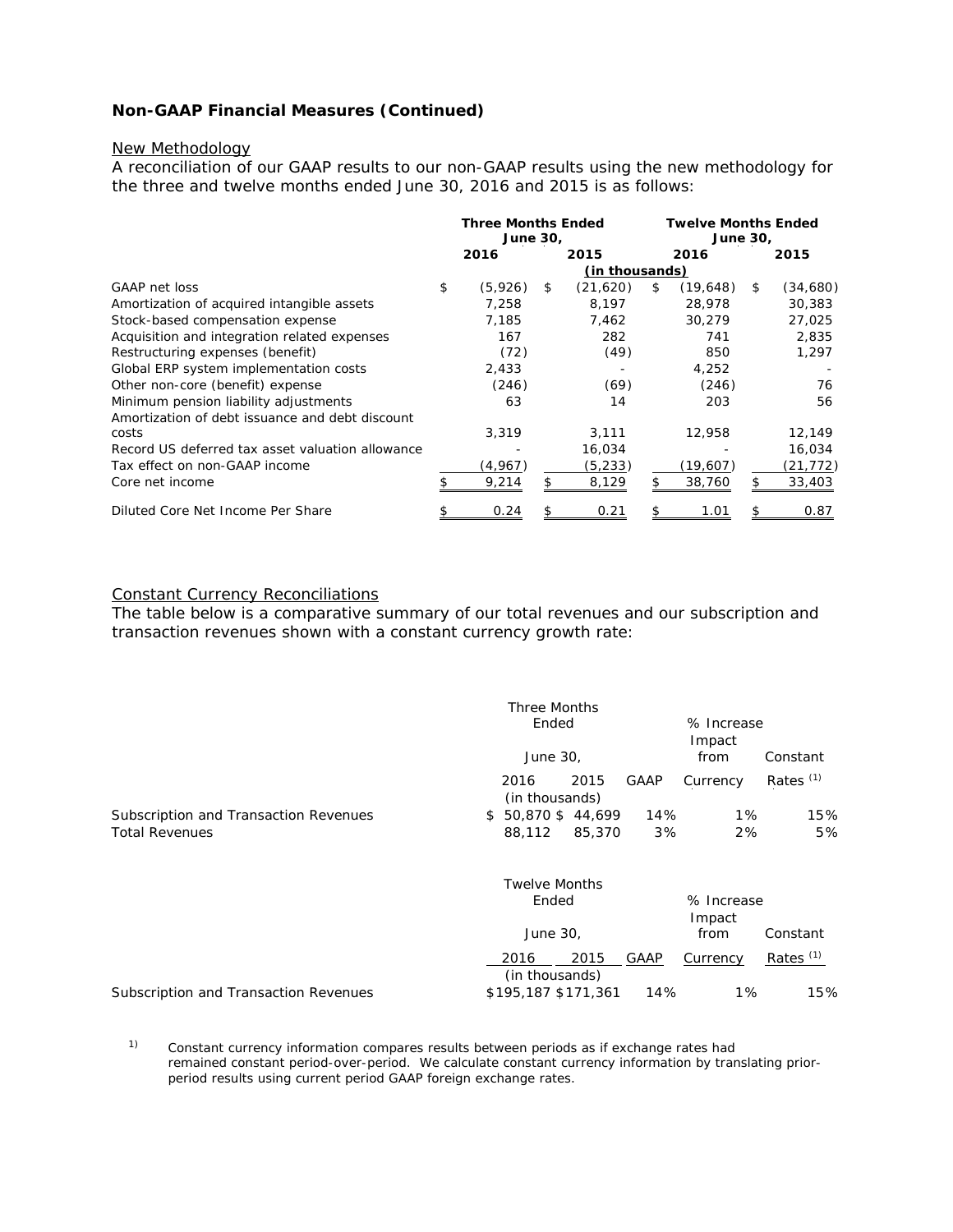## **About Bottomline Technologies**

Bottomline Technologies (NASDAQ: EPAY) helps businesses pay and get paid. We make complex business payments simple, secure and seamless by providing a trusted and easyto-use set of cloud-based business payment, digital banking, fraud prevention and financial document solutions. Over 10,000 corporations, financial institutions, and banks benefit from Bottomline solutions. Headquartered in the United States, Bottomline also maintains offices in Europe and Asia-Pacific. For more information, visit our website at www.bottomline.com.

Bottomline Technologies, Paymode-X and the BT logo are trademarks of Bottomline Technologies (de), Inc. which are registered in certain jurisdictions. All other brand/product names are trademarks of their respective holders.

In connection with this earning's release and our associated conference call, we will be posting additional material financial information (such as financial results, non-GAAP financial projections and GAAP to non-GAAP reconciliations) within the "Investors" section of our website at www.bottomline.com/us/about/investors.

#### *Cautionary Language*

*This press release may contain "forward-looking statements" within the meaning of the Private Securities Litigation Reform Act of 1995, including statements reflecting our expectations about our ability to execute on our strategic plans, achieve future growth and profitability, expand margins, increase shareholder value and repurchase shares from time to time under the share repurchase program. Any statements that are not statements of historical fact (including but not limited to statements containing the words "believes," "plans," "anticipates," "expects," "look forward", "confident", "estimates" and similar expressions) should be considered to be forward-looking statements. Actual results may differ materially from those indicated by such forward-looking statements as a result of various important factors including, among others, competition, market demand, technological change, strategic relationships, recent acquisitions, international operations and general economic conditions. For additional discussion of factors that could impact Bottomline Technologies' operational and financial results, refer to our Form 10-K for the fiscal year ended June 30, 2015 and the subsequently filed Form 10-Q's and Form 8-K's or amendments thereto. Any forward-looking statements represent our views only as of today and should not be relied upon as representing our views as of any subsequent date. We do not assume any obligation to update any forward-looking statements.* 

## **Media Contact:**

Rick Booth Bottomline Technologies 603-501-6270 rbooth@bottomline.com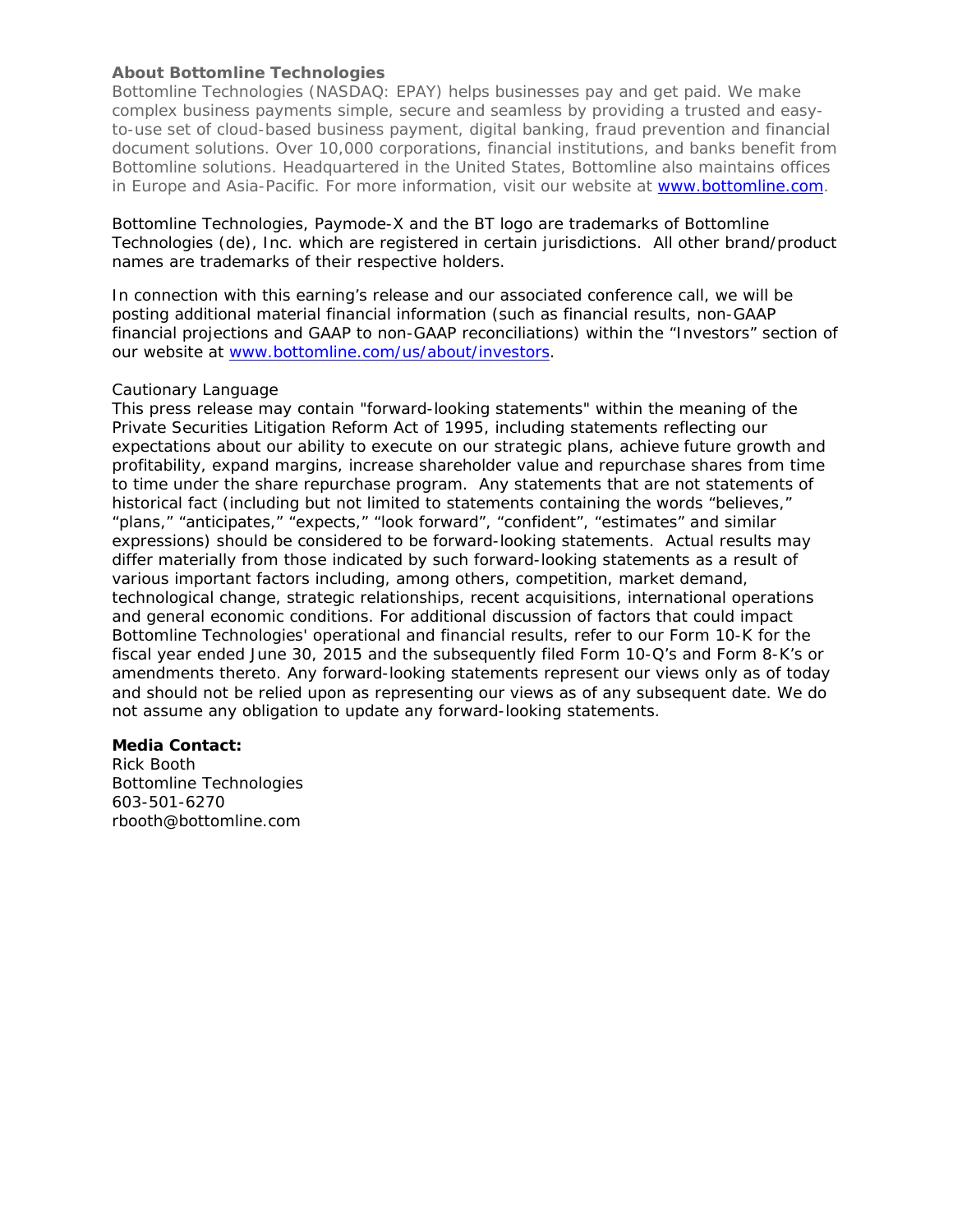#### **Bottomline Technologies**

# Unaudited Condensed Consolidated Statement of Operations

(in thousands, except per share amounts)

|                                                                | Three Months Ended<br>June 30, |          |    |            |
|----------------------------------------------------------------|--------------------------------|----------|----|------------|
|                                                                |                                | 2016     |    | 2015       |
| Revenues:                                                      |                                |          |    |            |
| Subscriptions and transactions                                 | \$                             | 50,870   | \$ | 44,699     |
| Software licenses                                              |                                | 5,072    |    | 5,752      |
| Service and maintenance                                        |                                | 30,495   |    | 32,919     |
| Other                                                          |                                | 1,675    |    | 2,000      |
| <b>Total revenues</b>                                          |                                | 88,112   |    | 85,370     |
| Cost of revenues:                                              |                                |          |    |            |
| Subscriptions and transactions                                 |                                | 23,207   |    | 20,698     |
| Software licenses                                              |                                | 289      |    | 445        |
| Service and maintenance                                        |                                | 13,691   |    | 13,447     |
| Other                                                          |                                | 1,252    |    | 1,512      |
| Total cost of revenues                                         |                                | 38,439   |    | 36,102     |
| Gross profit                                                   |                                | 49,673   |    | 49,268     |
| Operating expenses:                                            |                                |          |    |            |
| Sales and marketing                                            |                                | 21,214   |    | 21,156     |
| Product development and engineering                            |                                | 12,396   |    | 11,758     |
| General and administrative                                     |                                | 11,289   |    | 8,530      |
| Amortization of intangible assets                              |                                | 7,258    |    | 8,197      |
| Total operating expenses                                       |                                | 52,157   |    | 49,641     |
| Loss from operations                                           |                                | (2, 484) |    | (373)      |
| Other expense, net                                             |                                | (3,903)  |    | (3, 719)   |
| Loss before income taxes                                       |                                | (6, 387) |    | (4,092)    |
| Income tax (benefit) provision                                 |                                | (461)    |    | 17,528     |
| Net loss                                                       | \$                             | (5,926)  |    | \$(21,620) |
| Basic and diluted net loss per share:                          | \$                             | (0.16)   | \$ | (0.57)     |
| Shares used in computing basic and diluted net loss per share: |                                | 37,949   |    | 38,056     |
| Core net income (1)                                            | \$                             | 14,181   | \$ | 13,362     |
| Diluted core net income per share (2)                          | \$                             | 0.37     | \$ | 0.35       |

<sup>1)</sup> Core net income for the three months ended June 30, 2016 and 2015 excludes charges for amortization of acquired intangible assets of \$7,258 and \$8,197, acquisition and integration-related expenses of \$167 and \$282, restructuring benefits of \$(72) and \$(49), stock-based compensation of \$7,185 and \$7,462, minimum pension liability adjustments of \$63 and \$14, global ERP system implementation costs of \$2,433 and \$0, expense to record a US deferred tax asset valuation allowance of \$0 and \$16,034, non-core charges associated with our convertible notes of \$3,319 and \$3,111 and other non-core benefits of \$246 and \$69.

<sup>2)</sup> Shares used in computing diluted core earnings per share were  $38,312$  and  $38,662$  for the three months ended June 30, 2016 and 2015, respectively. In computing diluted core earnings per share, we exclude the effect of shares issuable under our convertible notes to the extent that any such dilution would be offset by our note hedges; the note hedges would be considered an anti-dilutive security under GAAP.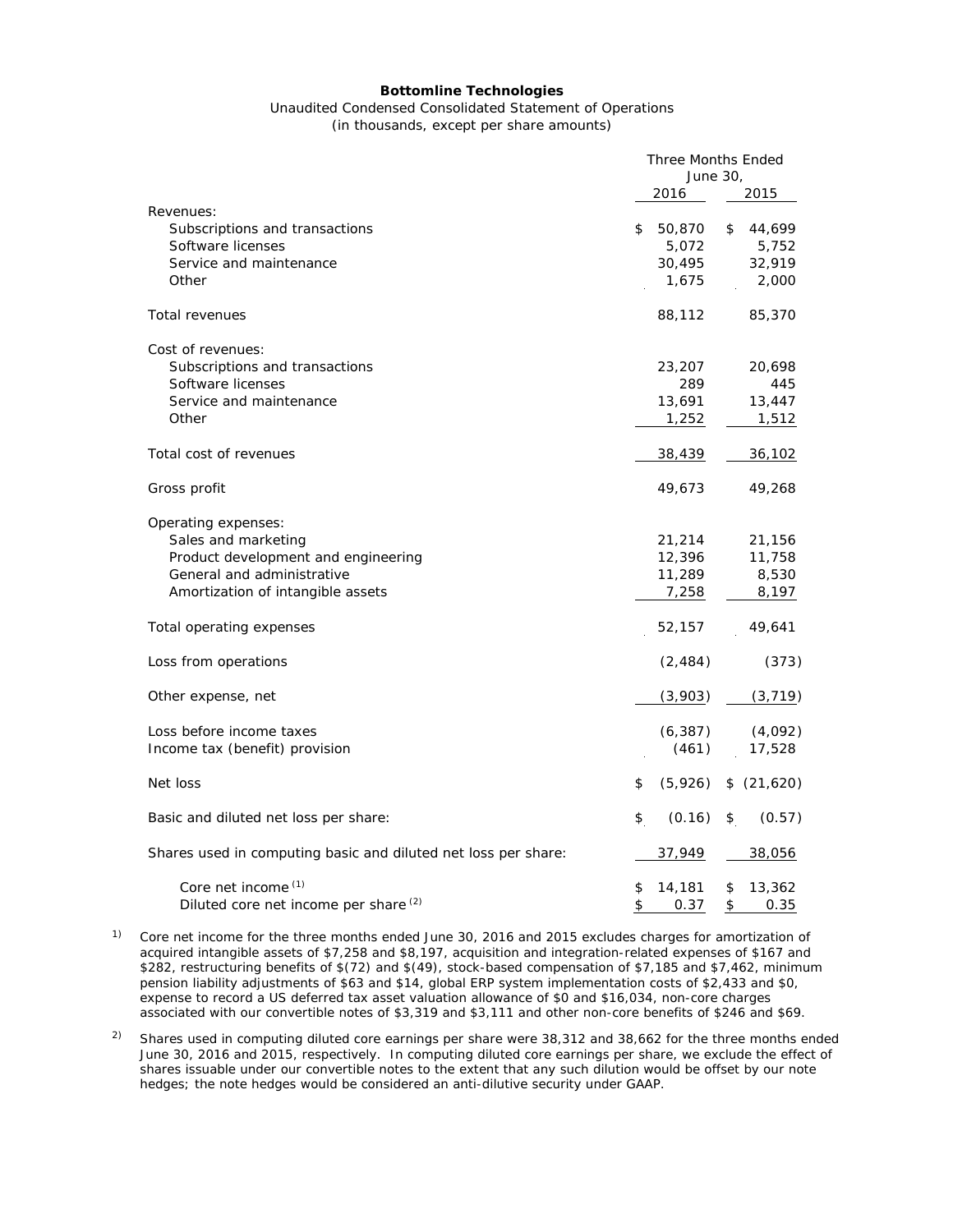#### **Bottomline Technologies**

#### Unaudited Condensed Consolidated Statement of Operations (in thousands, except per share amounts)

|                                                                | <b>Twelve Months Ended</b><br>June 30, |              |  |
|----------------------------------------------------------------|----------------------------------------|--------------|--|
|                                                                | 2016                                   | 2015         |  |
| Revenues:                                                      |                                        |              |  |
| Subscriptions and transactions                                 | \$195,187                              | \$171,361    |  |
| Software licenses                                              | 20,826                                 | 21,907       |  |
| Service and maintenance                                        | 120,292                                | 130,183      |  |
| Other                                                          | 6,969                                  | 7,438        |  |
| Total revenues                                                 | 343,274                                | 330,889      |  |
| Cost of revenues:                                              |                                        |              |  |
| Subscriptions and transactions                                 | 87,775                                 | 79,397       |  |
| Software licenses                                              | 1,030                                  | 1,583        |  |
| Service and maintenance                                        | 53,236                                 | 53,094       |  |
| Other                                                          | 5,059                                  | 5,367        |  |
| Total cost of revenues                                         | 147,100                                | 139,441      |  |
| Gross profit                                                   | 196,174                                | 191,448      |  |
| Operating expenses:                                            |                                        |              |  |
| Sales and marketing                                            | 84,068                                 | 80,151       |  |
| Product development and engineering                            | 47,355                                 | 47,185       |  |
| General and administrative                                     | 39,324                                 | 34,492       |  |
| Amortization of intangible assets                              | 28,978                                 | 30,383       |  |
| Total operating expenses                                       | 199,725                                | 192,211      |  |
| Loss from operations                                           | (3, 551)                               | (763)        |  |
| Other expense, net                                             | (15, 312)                              | (15, 553)    |  |
| Loss before income taxes                                       | (18, 863)                              | (16, 316)    |  |
| Income tax provision                                           | 785                                    | 18,364       |  |
| Net loss                                                       | \$(19,648)                             | \$ (34,680)  |  |
| Basic and diluted net loss per share:                          | \$<br>(0.52)                           | (0.92)<br>\$ |  |
| Shares used in computing basic and diluted net loss per share: | 37,957                                 | 37,806       |  |
| Core net income (1)                                            | \$<br>58,367                           | \$<br>55,175 |  |
| Diluted core net income per share (2)                          | \$<br>1.52                             | \$<br>1.44   |  |

- <sup>1)</sup> Core net income for the twelve months ended June 30, 2016 and 2015 excludes charges for amortization of acquired intangible assets of \$28,978 and \$30,383, acquisition and integration-related expenses of \$741 and \$2,835, restructuring expenses of \$850 and \$1,297, stock-based compensation of \$30,279 and \$27,025, minimum pension liability adjustments of \$203 and \$56, global ERP system implementation costs of \$4,252 and \$0, expense to record a US deferred tax asset valuation allowance of \$0 and \$16,034, noncore charges associated with our convertible notes of \$12,958 and \$12,149 and other non-core (benefit) expense of \$(246) and \$76.
- <sup>2)</sup> Shares used in computing diluted core earnings per share were  $38,462$  and  $38,212$  for the twelve months ended June 30, 2016 and 2015, respectively. In computing diluted core earnings per share, we exclude the effect of shares issuable under our convertible notes to the extent that any such dilution would be offset by our note hedges; the note hedges would be considered an anti-dilutive security under GAAP.